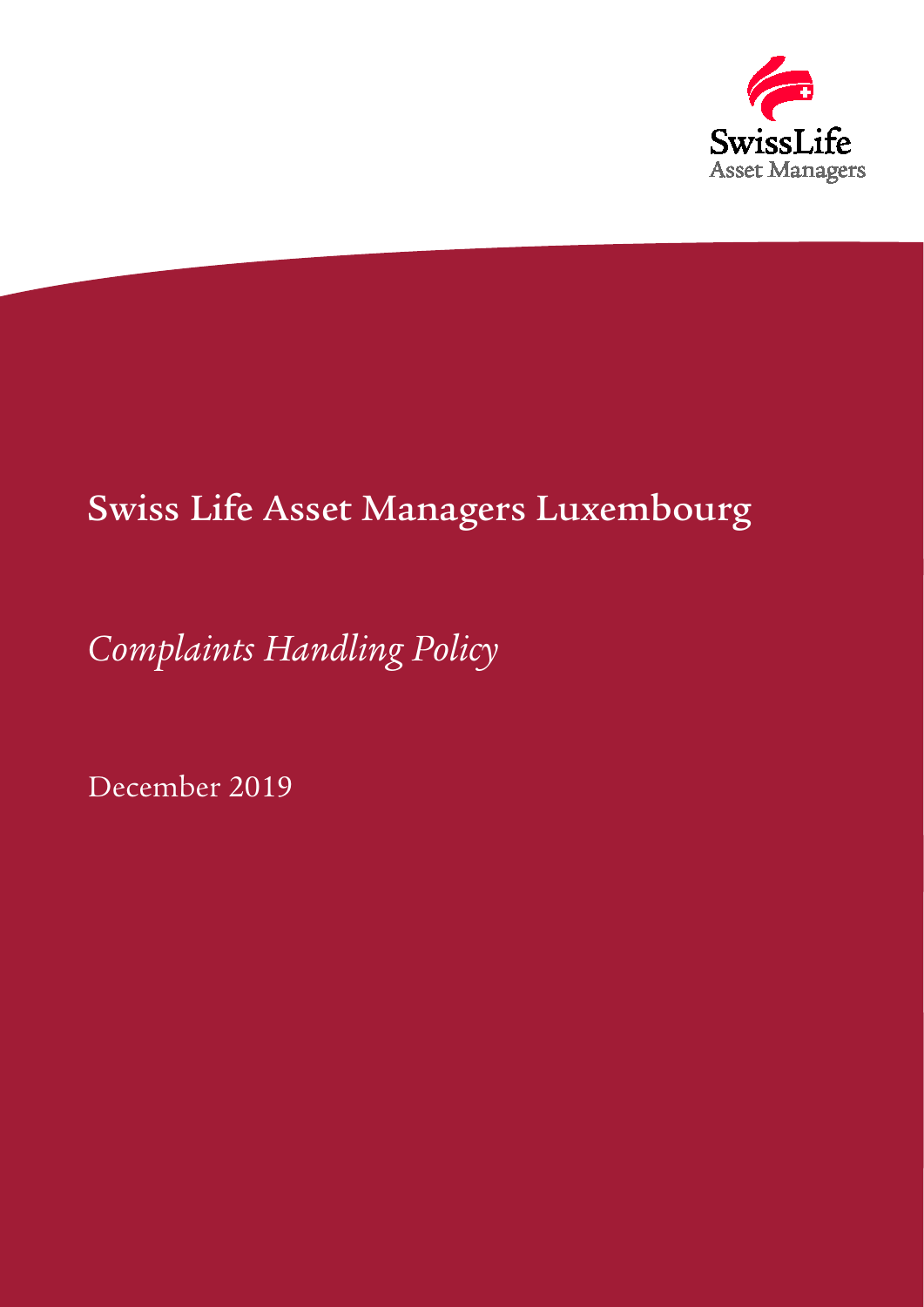#### Content

| <b>Complaints Handling Policy</b>             |  |
|-----------------------------------------------|--|
| 1. Purpose                                    |  |
| 2. How to complain                            |  |
| 3. To whom a complaint should be addressed    |  |
| 4. Responsible Person                         |  |
| 5. Timing of the procedure                    |  |
| 6. CSSF out-of-court resolution of complaints |  |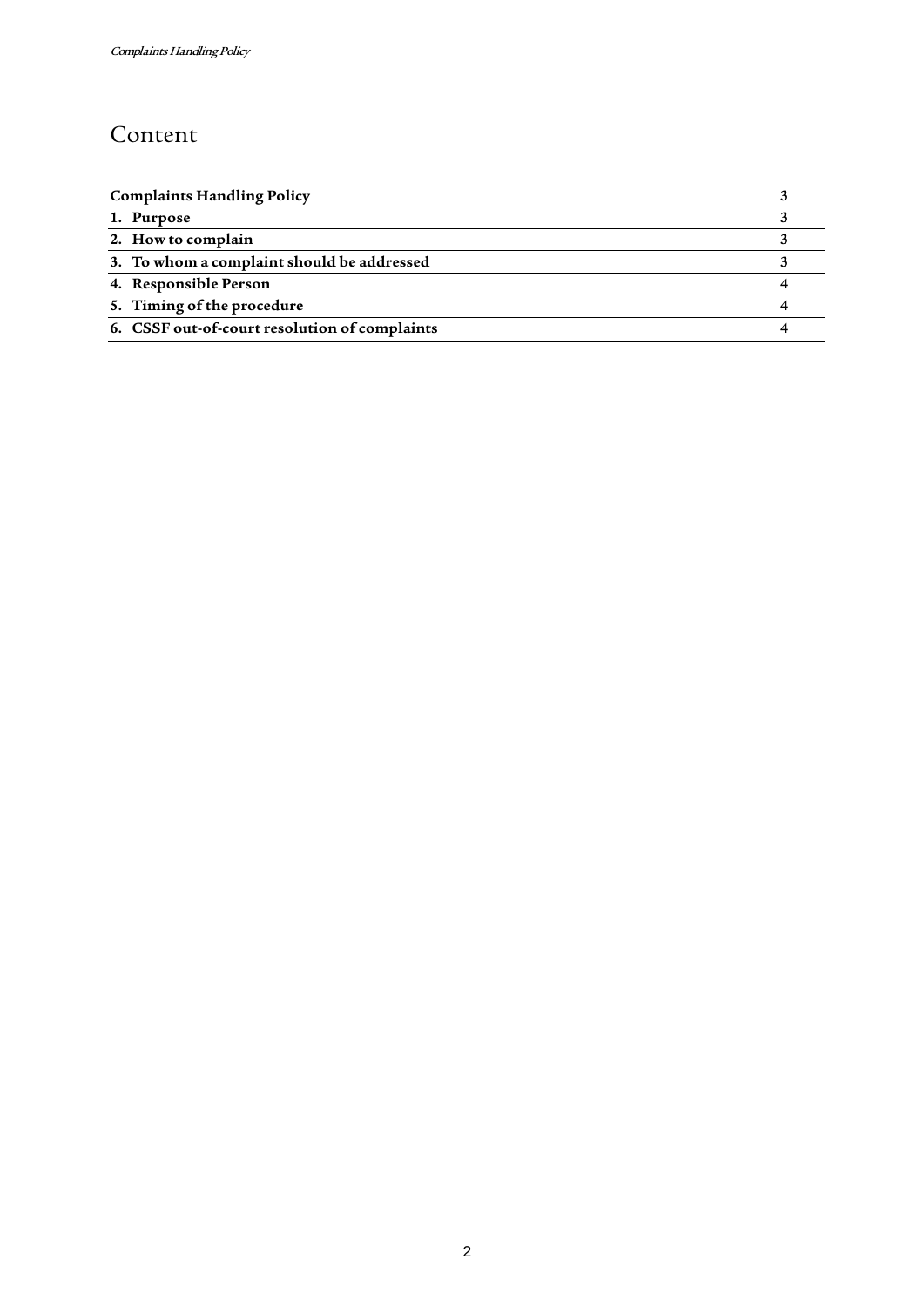### <span id="page-2-0"></span>Complaints Handling Policy

#### <span id="page-2-1"></span>1. Purpose

Swiss Life Asset Managers Luxembourg is required to implement and maintain efficient and transparent procedures for handling and investigating complaints. In the light of this regulatory background, the purpose of this document is to provide clear, comprehensible, precise and up-to-date information on the complaint handling procedure of Swiss Life Asset Managers Luxembourg. Furthermore, this document explains the existence of the out-of-court complaint resolution procedure at the CSSF (*Commission de Surveillance du Secteur Financier*) as the Luxembourg Supervisory Authority for the Financial Sector.

The complaint handling procedure is intended to ensure that complaints are dealt properly and promptly. Swiss Life Asset Managers Luxembourg ensures objectivity in dealing with Complaints with the aim of ascertaining the truth. Potential conflict of interests shall be identified and mitigated in accordance with the Conflict of Interest Policy of Swiss Life Asset Managers Luxembourg.

A complaint is deemed to be any expression of dissatisfaction by an investor or potential investor. The complaint or grievance may be in respect of any aspect service, marketing, administration (initial or on-going), sales process, or any other aspect of Swiss Life Asset Managers Luxembourg, its subsidiaries or branches, where a customer has got a grievance.

#### <span id="page-2-2"></span>2. How to complain

The Complainant shall address a complaint in writing ("Complaint Letter") indicating

- First and last name
- Contact details

The "Complaint Letter" shall describe in detail the full case history, the facts from which the complaint originates and shall encompass all necessary supporting documents.

Complainants may file complaints in the official language or one of the official languages of their Member State.

### <span id="page-2-3"></span>3. To whom a complaint should be addressed

The Complainant may address the complaint in first instance by sending the "Complaint Letter" to:

By E-Mail info@swisslife-fm.com

By Letter **Swiss Life Asset Managers Luxembourg** 4a, Rue Albert Borschette L-1246 Luxembourg Grand Duchy of Luxembourg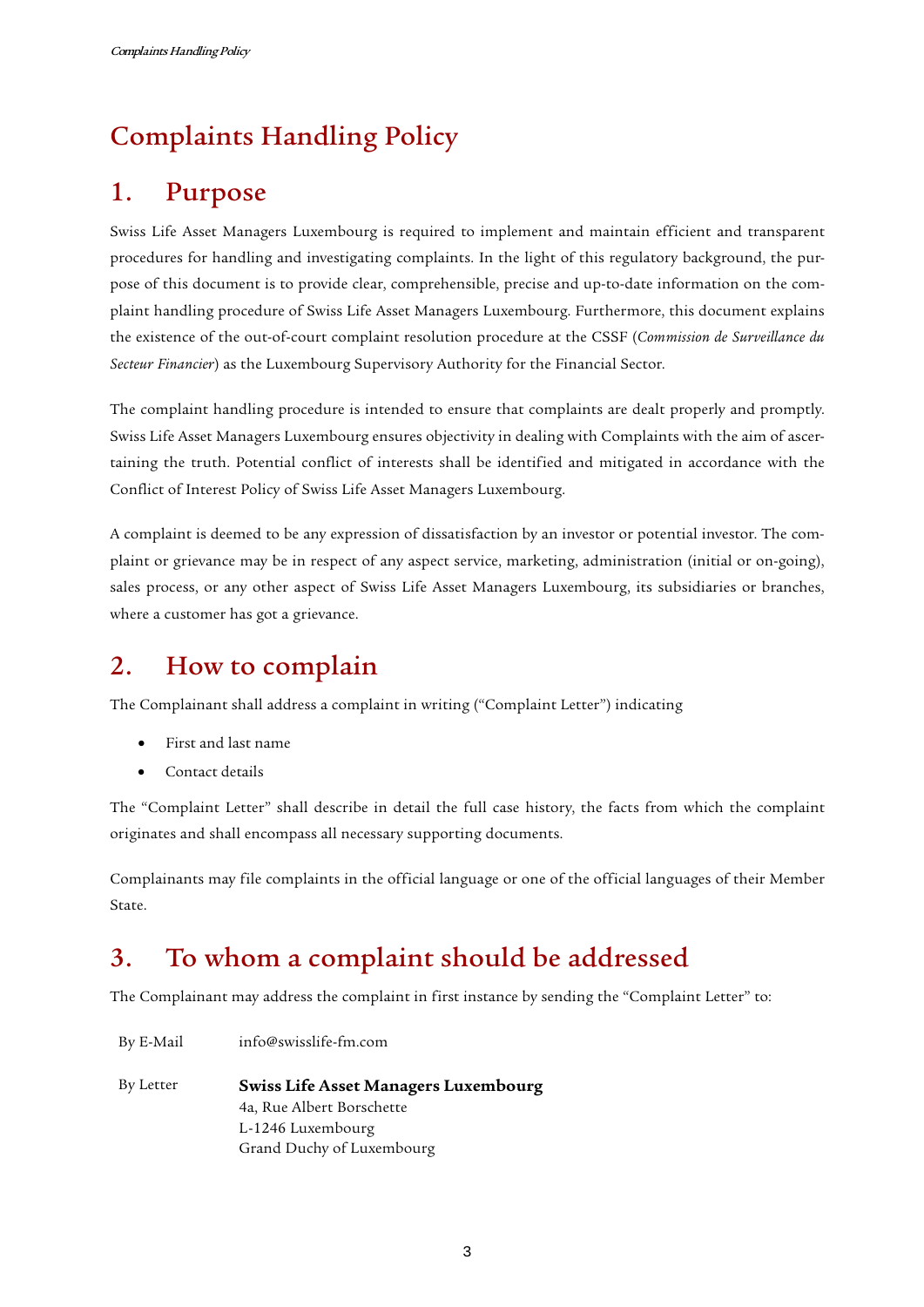Attention to Compliance Department

<span id="page-3-0"></span>This applies to all complaints against Swiss Life Asset Managers Luxembourg, its subsidiaries or branches as well as complaints against the staff of Swiss Life Asset Managers Luxembourg, its subsidiaries or branches.

#### 4. Responsible Person

The responsible person in the first instance is the "Complaint Handler" in charge of the complaint. If the complaint handling in the first instance did not result in a satisfactory answer for the Complainant, the written answer from Swiss Life Asset Managers Luxembourg will mention the contact details of the person responsible at management level, giving to the Complainant the opportunity to raise the complaint to the management of Swiss Life Asset Managers Luxembourg.

#### <span id="page-3-1"></span>5. Timing of the procedure

Swiss Life Asset Managers Luxembourg acknowledges in writing the complaint or answers in writing to the Complainant within 10 (Luxembourg) business days from receipt. In both cases, Swiss Life Asset Managers Luxembourg will inform the Complainant of the name and contact details of the person in charge of the complaint ("Complaint Handler").

Swiss Life Asset Managers Luxembourg provides the Complainant with an answer within one month from the date of receipt of the Complaint. Where Swiss Life Asset Managers Luxembourg considers that this time frame will be exceeded, the Complainant will be informed of the causes of the delay and Swiss Life Asset Managers Luxembourg will indicate the date on which the file examination is expected to be completed.

#### <span id="page-3-2"></span>6. CSSF out-of-court resolution of complaints

Where the complaint handling at the level of the "Complaint Handler" did not result in a satisfactory answer for the Complainant, Swiss Life Asset Managers Luxembourg provides the Complainant with a full explanation of its position. Swiss Life Asset Managers Luxembourg will inform the Complainant on paper (and/or by e-mail) of the existence of the out-of-court complaint resolution procedure at the CSSF (incl. either the copy of CSSF Regulation N° 16-07 or the reference to the CSSF website) and that the Complainant can file a request with the CSSF within one year after the complaint rose the Complaint up to the level of the management of Swiss Life Asset Managers Luxembourg. Additionally, Swiss Life Asset Managers Luxembourg will confirm the decision to have recourse to the out-of-court complaint resolution procedure to resolve the dispute.

The CSSF contact details and the CSSF Regulation N° 16-07 relating to the out-of-court resolution of complaints as well as the complaint filing form of the CSSF can be found on the following sites:

Complaint filing form of the CSSF [http://www.cssf.lu/fileadmin/files/Formulaires/Reclama](http://www.cssf.lu/fileadmin/files/Formulaires/Reclamation_111116_EN.pdf)tion 111116 EN.pdf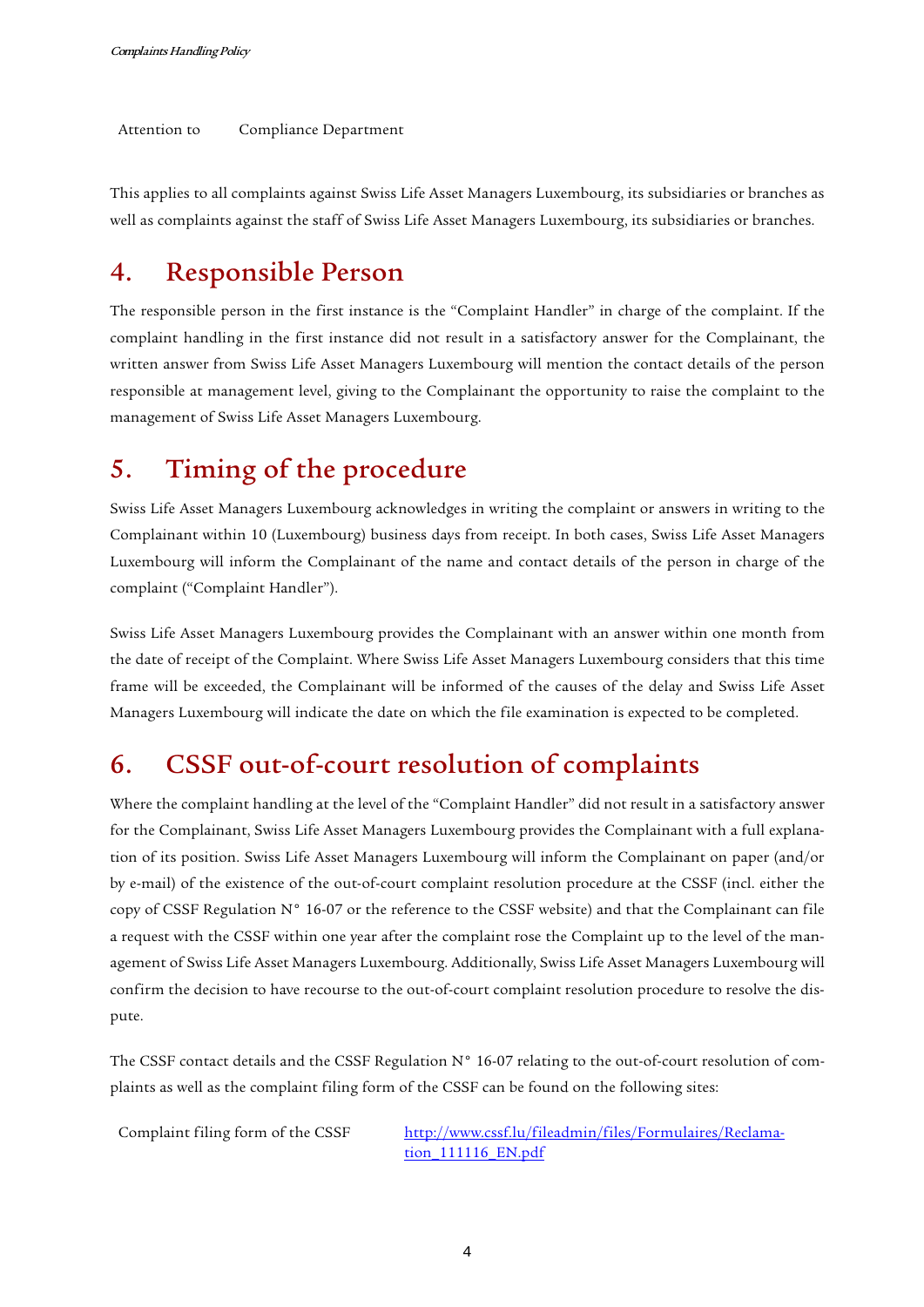| CSSF Regulation $N^{\circ}$ 16-07 relating to<br>the out-of-court resolution of com-<br>plaints | http://www.cssf.lu/fileadmin/files/Lois reglements/Legisla-<br>tion/RG CSSF/RCSSF No16-07eng.pdf                       |
|-------------------------------------------------------------------------------------------------|------------------------------------------------------------------------------------------------------------------------|
| CSSF E-Mail address                                                                             | reclamation@cssf.lu                                                                                                    |
| CSSF postal address                                                                             | Commission de Surveillance du Secteur Financier<br>Département Juridique CC<br>283, route d'Arlon<br>L-2991 Luxembourg |
|                                                                                                 | $Fax: (+352) 26 25 1 - 2601$                                                                                           |
| CSSF FAO                                                                                        | http://www.cssf.lu/fileadmin/files/Protection consommate-<br>urs/Reclamations/FAQ complaints 11112016eng.pdf           |